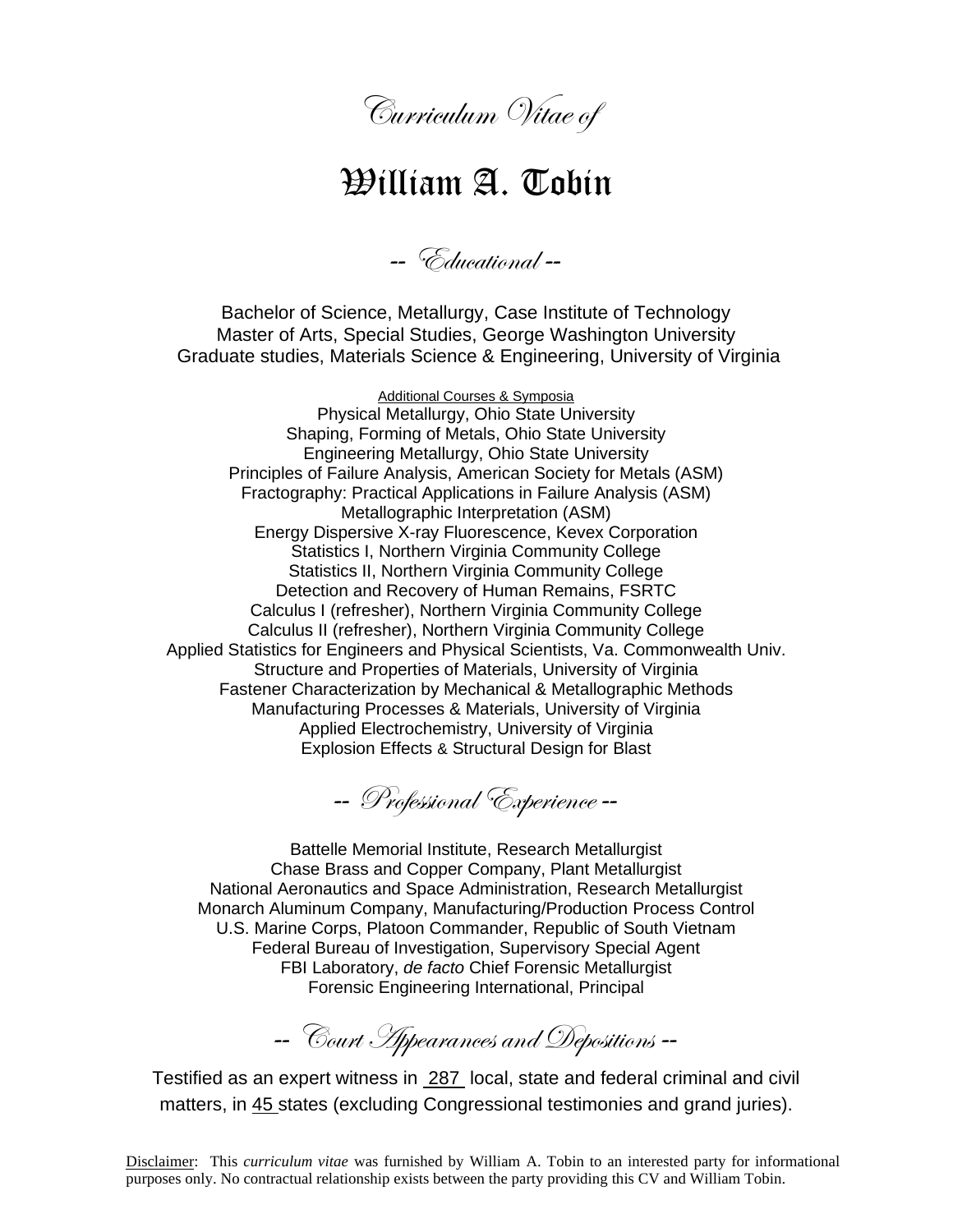-- Commendations --

- ◆ Bronze Star with Combat 'V', U.S. Marine Corps
- ◆ 2 Crosses of Gallantry, Republic of South Vietnam
- ◆ 20 additional military combat decorations

## Numerous letters of commendation, including:

- Personal commendation from U. S. Attorney General William French Smith
- Three commendations with cash awards, from FBI Director William H. Webster
- Two commendations and cash award from FBI Director William S. Sessions

-- Professional Affiliations --

Statistical and Mathematical Sciences Institute (SAMSI) National Association of Corrosion Engineers (NACE) American Society for Testing and Materials (ASTM) American Society for Metals, International (ASM) The Minerals, Metals & Materials Society (TMS) National Fire Protection Association (NFPA) Society for Experimental Mechanics (SEM) International Metallographic Society (IMS) American Foundry Society (AFS) Failure Analysis Society (FAS) 1<sup>st</sup> Marine Division Association

-- Literary Acknowledgments/References/Media –

- *And The Sea Will Tell*, Vincent Bugliosi, Ballantine Books, 1992; former prosecutor of Charles Manson and author of *Helter Skelter*.
- *Bones*, Dr. Douglas Ubelaker (Smithsonian Institution) and Henry Scammell; Harper Collins Publishers, 1992, New York, NY.
- *Hard Evidence*, David Fisher, Simon & Schuster, 1995; author of bestsellers *Gracie With George Burns*, *What's What*, *Killer*, and *The Umpire Strikes Back*.
- *"60 Minutes",* CBS televised interview November 18, 2007; re-aired Sept. 14, 2008

 $\blacksquare$  Other  $\blacksquare$ 

Referee for *Fire Technology*, NFPA Editorial Advisor, *The Forensic Examiner*, ACFEI Requested by UNSCOM to serve as U.N. Weapons Inspector, Iraq (1998) Editorial Reviewer, National Research Council, National Academy of Sciences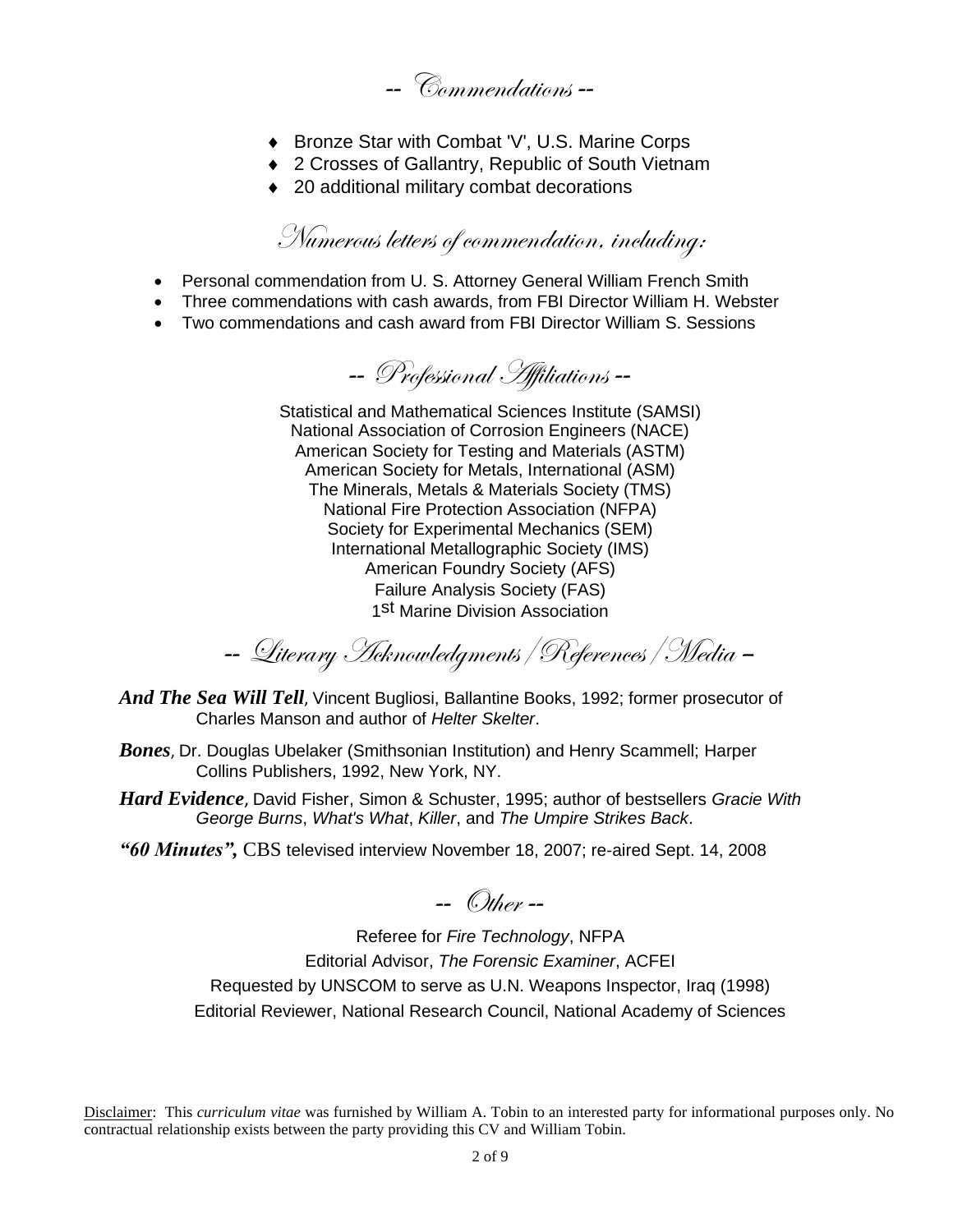--Publications --

(1) **Evidentiary Comparison of Plastic Materials and Products Based Upon Fabrication Characteristics** (Toolmarks), F.S. DeRonja and W.A. Tobin, *Proceedings of the International Symposium on the Analysis and Identification of Polymers*, July 31 to Aug. 2, 1984, FBI Academy, Quantico, Virginia.

(2) **Collapsed Springs in Arson Investigation: A Critical Metallurgical Evaluation**, W.A. Tobin & K.L. Monson, *Fire Technology*, Volume 25, Number 4 (November 1989), National Fire Protection Association.

(3) **Arson Investigations**, W.A. Tobin, *Law Enforcement Bulletin* ('Focus' feature), February 1990, Federal Bureau of Investigation.

(4) **What Collapsed Springs Really Tell Arson Investigators**, W.A. Tobin, *Fire Journal*, Volume 84, No. 2 (March/April 1990), National Fire Protection Association.

(5) **What Collapsed Springs Really Tell Arson Investigators**, W.A. Tobin; course instructional material, *Fire/Arson Investigation Resident Course*, October 1994, U.S. Fire Administration, National Fire Academy; requested and reprinted with permission.

(6) **Noninvasive Evaluation of Vehicular Lampbulbs**, W.A. Tobin, *Crime Laboratory Digest*, Volume 21, Number 1 (January 1994), Federal Bureau of Investigation.

(7) **Noninvasive Evaluation of Vehicular Lampbulbs**, W.A. Tobin, *Forensic News*, April-June 1994, Arizona Identification Council, Division of the International Association for Identification; reprinted with permission.

(8) **FBI Investigates Aircraft Corrosion** (submitted as "Aircraft Corrosion in Law Enforcement"), W.A. Tobin, *Materials Performance*, Volume 33, Number 6 (June 1994), National Association of Corrosion Engineers (NACE).

(9) **Inferring Duration of Exposure to a Hostile Environment Based on Measurement of Corrosion Product Thickness**, W. A. Tobin, *The Customs Laboratory Bulletin*, Volume 7, Number 1 (1995), U.S. Customs Service, S. M. Dyszel, Ed., Washington, D.C.

(10) **A Metallurgical Review of the Interpretation of Bullet Lead Compositional Analysis**, E. Randich, W. Duerfeldt, W. McClendon, W. Tobin, *Forensic Science International*, Volume 127, Issue 3 (September 2002), pp.174-191, Elsevier Science Publishing.

(11) **How Probative is Comparative Bullet Lead Analysis?**, W. A. Tobin, W. Duerfeldt, *Criminal Justice*, Volume 17, Number 3 (Fall 2002), pp.26-34, American Bar Association.

(12) **Comparative Bullet Lead Evidence (CBLA): Valid Evidence or** *Ipse Dixit***?**, E. J. Imwinkelried and W. A. Tobin, *Oklahoma City University Law Review*, Vol. 28 No. 1 (2003), pp.43- 72.

(13) **Comparative Bullet Lead Analysis: A Case Study in Flawed Forensics**, Tobin, W.A., *The Champion*, July 2004, pp.12-22, National Association of Criminal Defense Lawyers.

(14) **A Retail Sampling Approach to Assess Impact of Geographic Concentrations on Probative Value of Comparative Bullet Lead Analysis,** S.A. Cole, W.A. Tobin, L. Burgess, H. Stern, *Law, Probability & Risk*, Vol. 4, No. 4 (2005), Oxford University Press.

(15) **Evaluating and Challenging Forensic Identification Evidence,** W.A. Tobin, W.C. Thompson, *The Champion*, July 2006, pp. 12-21, National Association of Criminal Defense Lawyers.

(16) **Expert Opinion: Evidentiary Value**, Chapter 8: "Evaluating and Challenging Forensic Identification Evidence", W.A. Tobin, W.C. Thompson, reprinted with permission, pp. 137-160; The Icfai University Press, Hyderabad, India (2007).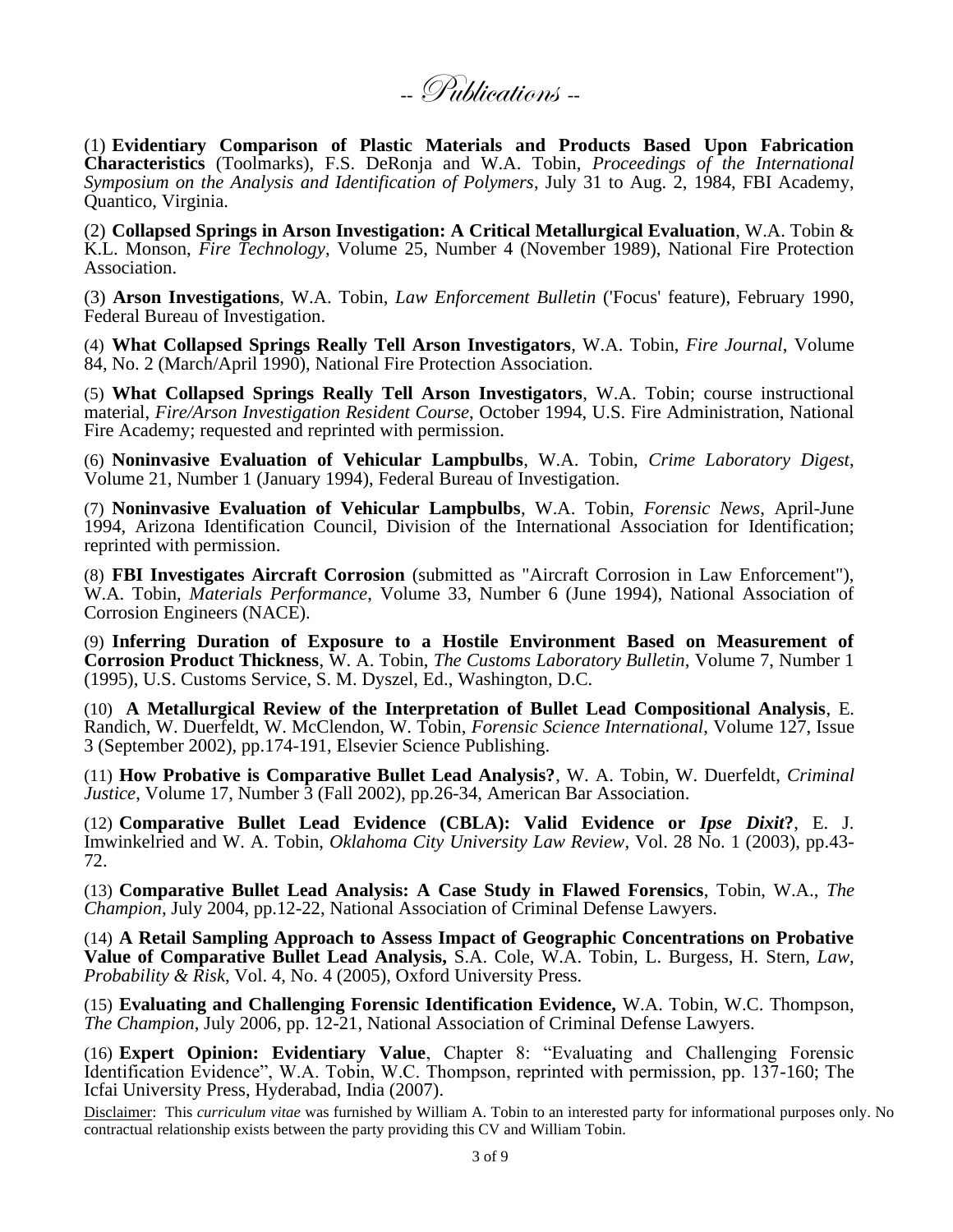(17) **Chemical and Forensic Analysis of JFK Assassination Bullet Lots: Is A Second Shooter Possible?,** C. Spiegelman, W.A. Tobin, William D. James, Simon J. Sheather, Stuart Wexler, D. Max Roundhill, *The Annals of Applied Statistics*, Vol. 1 No. 2, 287-301 (2007); Institute of Mathematical Statistics.<http://dx.doi.org/10.1214/07-AOAS119>or [http://arxiv.org/abs/0712.2150.](http://arxiv.org/abs/0712.2150) Winner of "2008 Statistics in Chemistry Award" from American Statistical Association with cash award.

(18) **Analysis of Experiments in Forensic Firearms/Toolmarks Practice Offered As Support for Low Rates of Practice Error & Claims of Inferential Certainty**, C. Spiegelman, W. A. Tobin, *Law, Probability and Risk*, (2013) 12 (2), 115-133, doi:10.1093/lpr/mgs028, first published online October 1, 2012, at

[http://lpr.oxfordjournals.org/cgi/content/full/mgs028?ijkey=ebC7b3Y008FdKhU&keytype=ref.](http://lpr.oxfordjournals.org/cgi/content/full/mgs028?ijkey=ebC7b3Y008FdKhU&keytype=ref)

(19) **Hypothesis Testing of the Critical Underlying Premise of Discernible Uniqueness in Firearms-Toolmarks Forensic Practice**, W. A. Tobin, P. J. Blau, 53 *Jurimetrics* 121-146 (Winter 2013), available at: [http://www.ssrn.com/author=1521077.](http://www.ssrn.com/author=1521077)

(20) **Absence of Statistical and Scientific Ethos: The Common Denominator in Deficient Forensic Practices,** W. A. Tobin, H. D. Sheets, C. Spiegelman, *Statistics and Public Policy*, 4:1, 1-11 (2017), DOI: 10.1080/2330443X.2016.1270175, available online at [http://dx.doi.org/10.1080/2330443X.2016.1270175.](http://dx.doi.org/10.1080/2330443X.2016.1270175) Editors' Choice selection of the American Statistical Association (ASA) at [http://explore.tandfonline.com/content/pgas/asa-editors](http://explore.tandfonline.com/content/pgas/asa-editors-choice?utm_medium=email&utm_source=EmailStudio&utm_campaign=JMH01962_2544310)[choice?utm\\_medium=email&utm\\_source=EmailStudio&utm\\_campaign=JMH01962\\_2544310.](http://explore.tandfonline.com/content/pgas/asa-editors-choice?utm_medium=email&utm_source=EmailStudio&utm_campaign=JMH01962_2544310)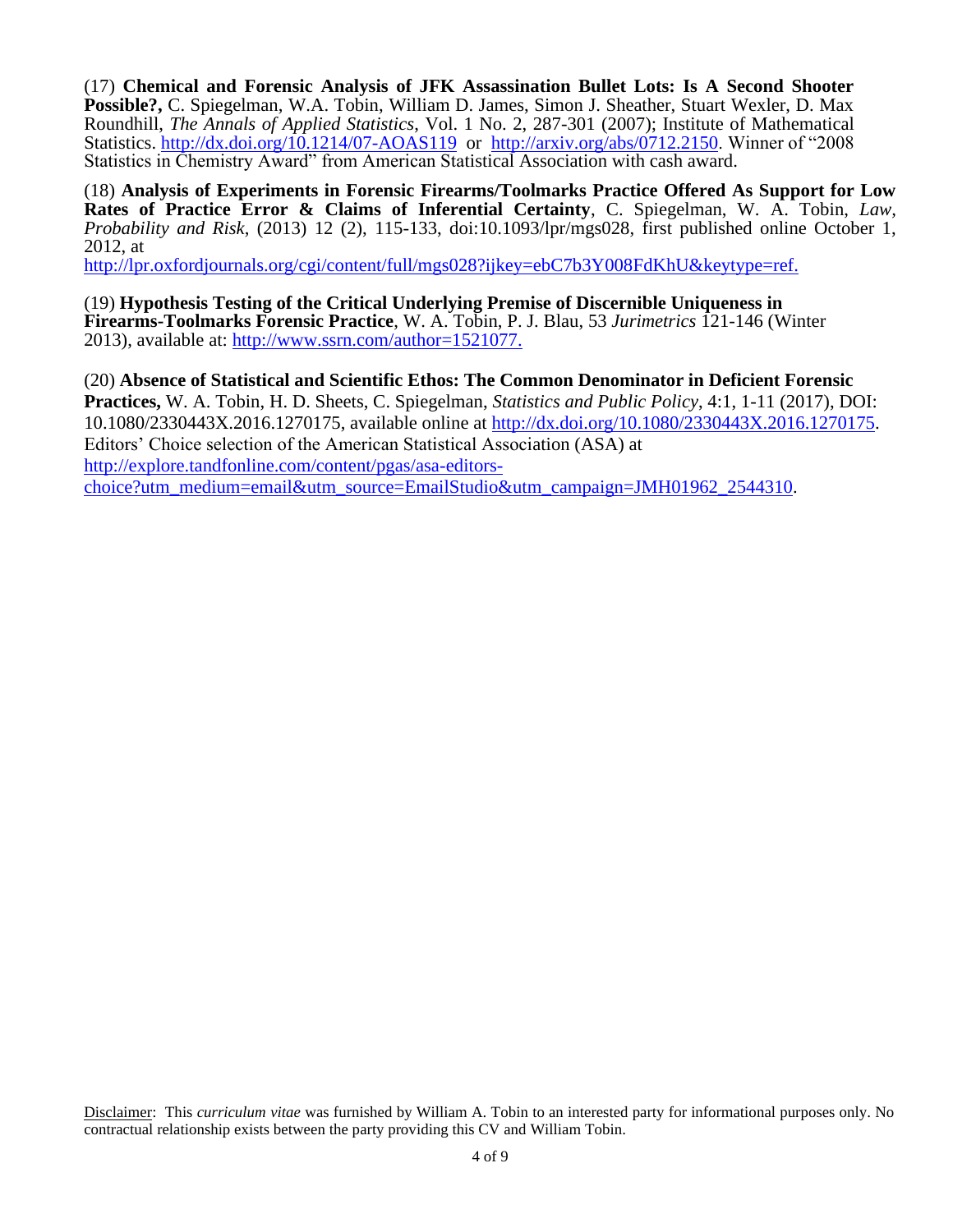-- Noteworthy / Sample Cases --

*TWA 800 Aircraft Disaster*: Mid-air explosion of flight TWA 800 enroute from New York's Kennedy Airport to Paris, France, on July 17, 1996.

*Mid-air Breakup of Missouri Air National Guard F-15C*: Crash of F-15C attributable to longeron fatigue failure resulting in nationwide grounding of all F-15A/B/C/D aircraft.

*Sago Coal Mine Disaster:* Complex materials interaction issues relating to methane gas explosion, Sago, W.V., January 2, 2006. Thirteen trapped miners; one survivor.

*U.S. v. [Blackwater Worldwide personnel]***;** incident involving Blackwater [Personal Security](http://en.wikipedia.org/wiki/Personal_Security_Detail)  [Detail](http://en.wikipedia.org/wiki/Personal_Security_Detail) (PSD) in September 2007 escorting convoy of [US State Department](http://en.wikipedia.org/wiki/US_State_Department) vehicles en route to meeting in [western Baghdad](http://en.wikipedia.org/w/index.php?title=Western_Baghdad&action=edit&redlink=1) with [USAID o](http://en.wikipedia.org/wiki/United_States_Agency_for_International_Development)fficials, resulting in17 Iraqi civilian fatalities in [Nisour](http://en.wikipedia.org/w/index.php?title=Nisour_Square&action=edit&redlink=1)  [Square,](http://en.wikipedia.org/w/index.php?title=Nisour_Square&action=edit&redlink=1) [Baghdad.](http://en.wikipedia.org/wiki/Baghdad)

*U.S. v. Aafia Siddiqui*; Trial of Dr. Aafia Siddiqui for attempted murder with M4 rifle; trial in NYC, NY, from Guantanamo. Terminal ballistics and GSR (gunshot residue) issues from shooting reconstruction: evaluation of wall damage claimed to be bullet holes from high velocity impact of M855 (SS109) projectiles (bullets).

*BOMBING, Olympic Park*: Pipe bomb explosion at Centennial Park, Atlanta, GA, during 1996 Olympics.

*Charles Stuart*: National notoriety and local racial strife in Massachusetts resulting from incident where Stuart and his pregnant wife were shot in their vehicle; Stuart called "911" from his vehicle while wounded. Notoriety resulted in TV movie "Good Night, Sweet Wife" (CBS) and several books.

*U.S. v. Walter Leroy Moody*: Defendant sentenced to 7 life terms plus 400 years for mailing package bombs that killed U.S. Appellate Court Judge Robert S. Vance and civil rights attorney Edward Robinson.

*EXPLOSION, USS Iowa*: explosion resulting in numerous sailor fatalities during training operation.

*Susan B. Anthony silver dollar recovery*. Developed technique for U.S. Mint to recover thousands of mis-minted silver dollars embedded in lucite for collectors.

*PRODUCT TAMPERING; U.S. v. Joseph Earl Meling,* product tampering of SUDAFED capsules; defendant convicted of contaminating capsules with sodium cyanide to murder his wife, and of causing the deaths of several consumers purchasing SUDAFED.

**FOOD PRODUCT TAMPERING:** nationwide alert for contaminated Girl Scout cookies.

*TRAIN DERAILMENT, Panama City, FL*; 129 car derailment releasing chlorine gas which killed 8 people. Incident featured in *Newsweek* and numerous other news periodicals.

*EXPLOSION in Wilberg Coal Mine*, Orangeville, UT; coal mine explosion of such severity that it took approximately two years to recover bodies of 27 miners who died in the mine.

*Scaffold Collapse, Willow Island, WV*; wire rope failure that caused collapse of scaffold used in construction of nuclear facility, resulting in 51 deaths.

*U.S. v Buck Walker & U.S. v. Stephanie Stearns*; "hippie" couple alleged to have murdered Malcolm ("Mac") and Eleanor ("Muff") Graham on Palmyra Island in the South Seas. Skull found by beachcomber on deserted beach in the South Seas 12 years later, depicted on the cover of *And The Sea Will Tell* by Vincent Bugliosi (author of *Helter Skelter* and prosecutor of Charles Manson); also subject of popular TV movie "And The Sea Will Tell" (CBS).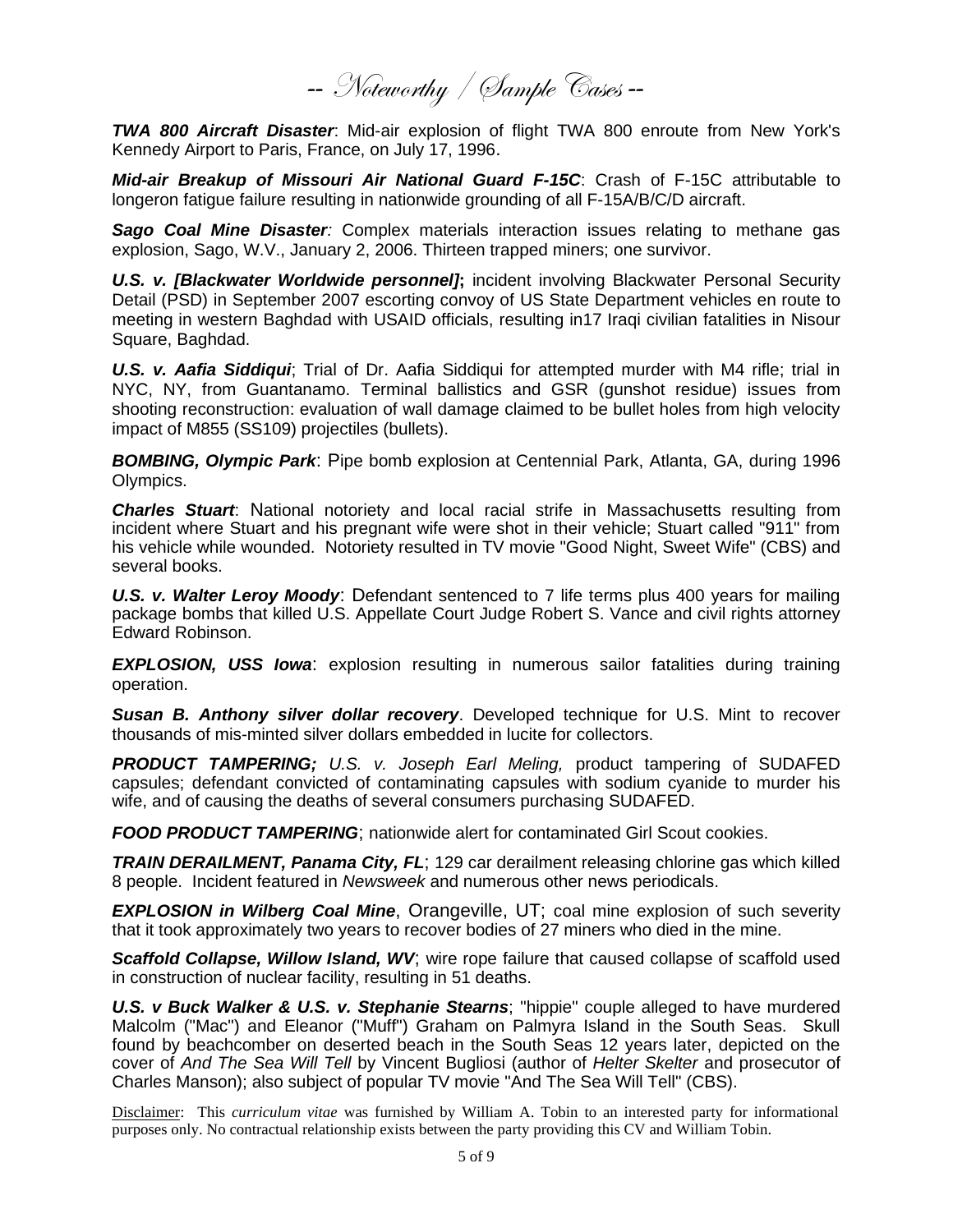*Lt. Colonel William Higgins*, Commander of U. N. Forces, kidnapped and killed, Beirut, Lebanon.

*Achille Lauro Cruise Ship*; terrorism aboard cruise ship.

*Judge Alcee Hastings*; impeached Federal judge accused of misconduct and obstruction of justice. Tensile testing and failure analysis of purse strap of Judge Hastings' purse.

*TRAIN DERAILMENT, Mobile, AL*; "Sunset Limited" derailment, worst in U.S. history, resulting in the deaths of 47 passengers on September 23, 1993.

*ENVIRONMENTAL DISASTER*; Oil spill, San Juan, Puerto Rico, January 7, 1994, involving motorized vessel (M/V) Emily S. (tug) and barge Morris J. Berman, with 662,000 gallons of #6 fuel oil.

*UNABOM*; Sixteen package bombs sent to/opened by various technical personnel.

*BOMBING, Oklahoma City, OK*; bombing of Murrah Federal Building on April 19, 1995.

*PATENT INFRINGEMENT Litigation*: *Brunswick v. U.S. Army*; materials design of radarscattering camouflage netting used by U.S. Army in Kuwait-Iraq conflict. Devised unique testing technique to determine spatial relationship of critical component fibers for U.S. Justice Department.

*WELDMENT FAILURE* resulting in tragic auto accident due to roadway debris from 50-lb. steel plate falling from commercial truck under tow, nearly decapitating victim driver in vehicle behind tow, September 2000, causing massive I-95 traffic stoppage. *Cause*: poor maintenance and defective weldment on battery compartment of truck under tow.

*FIRE at Dogwood Elementary School, Reston VA*; Elementary school fire resulting in total destruction of school (\$17 million loss), November 2000. Unsolved by fire investigators for months. Forensic metallurgical assistance provided to Fairfax County Fire & Rescue attributed cause of fire to defective ceiling-hung clock.

*COLLAPSE OF BUCKET TRUCK BOOM ARM*; bucket truck boom arm, used to trim and clear tree limbs from vicinity of electrical power lines in Warrenton, Virginia, collapsed during use, November 2000. Failure attributable to defective manufacturing technique (weldment).

*BICYCLE FATALITY*; Moped conversion bike, with caliper hand brakes, became uncontrollable when brakes were applied, causing rider to be ejected over handlebars, resulting in rider fatality. Loss of control attributable to improper bicycle modification.

*VEHICULAR FATALITY*; Driver stopped on Interstate 95 with mechanical problems was killed by commercial truck while awaiting roadside assistance. Metallurgical examinations confirmed that disabled vehicle's lights, including emergency flashers, were incandescent and visible at time of truck impact.

*CORROSION*: Premature condenser tubing failures. Well-known construction contractor experienced through-wall corrosion of stainless steel condenser tubing within one year of construction for utility client in Colombia, South America. Three metallurgical entities disagreed as to cause, majority concluding microbiologically induced corrosion (MIC). Indisputable determination of cause: improper heat treatment of tubing, not MIC.

*CORROSION*: Determination of cause and fault for metal building roof corrosion, installed one year earlier; Wilmington, NC.

*CORROSION*: Determination of cause & fault for metal building roof corrosion, Annandale, VA.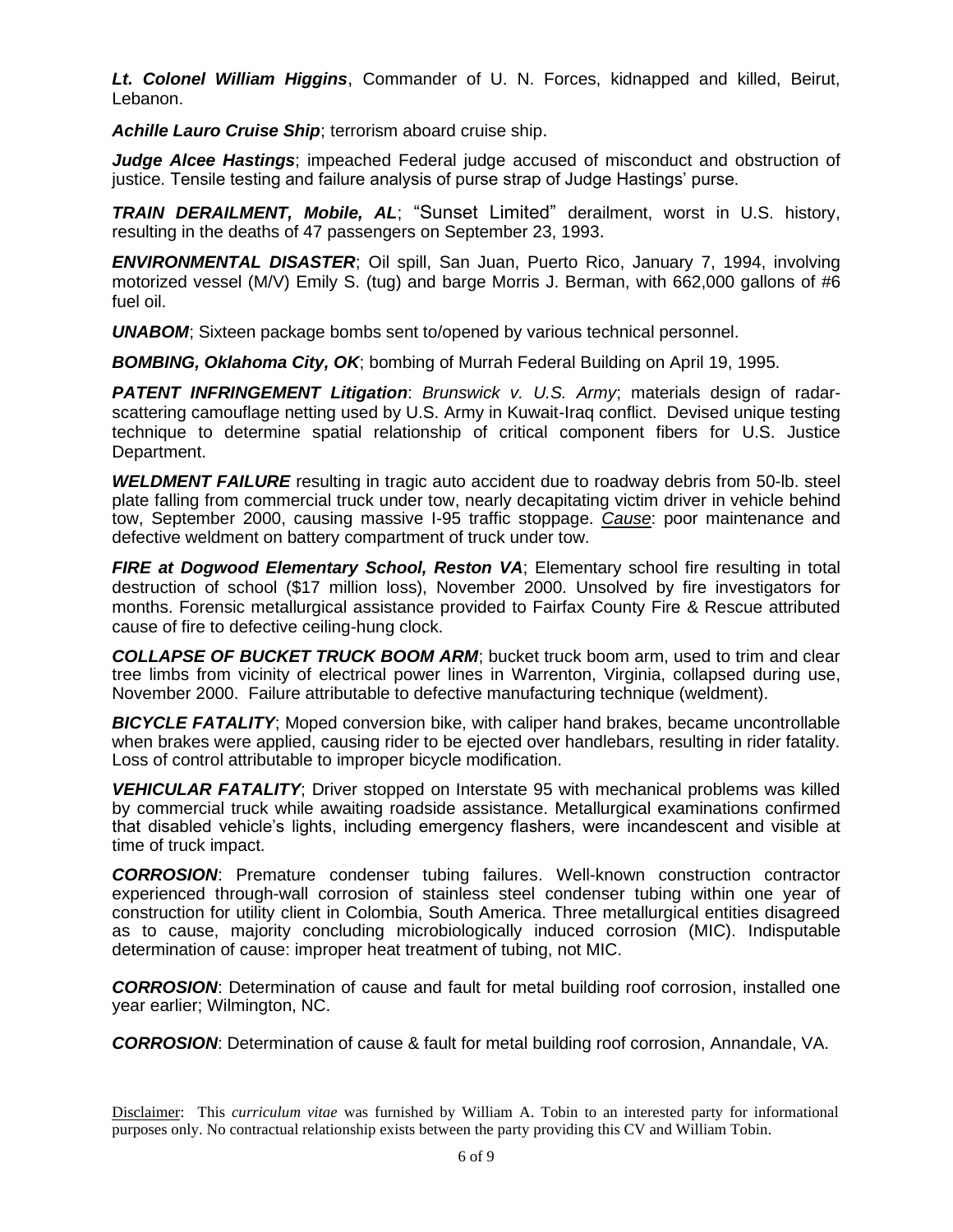**CORROSION:** Determination of cause & fault for multi-million dollar power generating trailers for large-scale emergency power, Wheeling, IL.

**EXPLOSION FAILURE** of chamber structure used for demilitarization processes at Army Research Laboratory (ARL), Aberdeen Proving Grounds (APG), Aberdeen, MD.

**TRAJECTORY ANALYSIS:** Terminal ballistics reconstruction analysis of military engagement (shooting) in jungle/rain forest by Philippine Army near Kananga, Leyte, P.R., November 15, 2010, where over 245 military bullets (5.56 mm M193 in M-16 rifles) were expended. Victims of mistaken identity were unarmed and engaged in scientific research, including renowned botanist, Dr. Leonardo Co.

*FASTENER FAILURE ON YACHT***:** Fatigue failure of fastener on "Destiny" yacht attributable to deficient design, manufacturing, construction, installation practice.

*MISCELLANEOUS*: Work ladders; hunter's tree stand; wire rope & cables; fire sprinkler system corrosion; foundry & casting matters; obliterated serial number & identification marking restorations; oil drilling equipment; fasteners (nails, screws, staples, bolts, nuts, *etc*.); missile guidance system components (radar waveguides); aircraft, boat and ship corrosion; aviation components; false claims act; fraud against the government; automobile accidents & components (fractures, failures, speedometer, headlights, taillights, *etc*.); timing mechanisms (clocks, watches, *etc*.); manufacturing processes; statistical process control; metal building corrosion; mine disasters; transport disasters (maritime, aviation, rail); quality control; standards & specifications; welding; fires & explosions; M4 launch and penetration mechanics with M855 (SS109); terminal ballistics; gunshot residue (GSR); bullets; firearms; toolmarks; body armor; apple brandy alembic in distilling process; operational failures/explosions of firearms during user use (*aka*, 'kaBooms').

*Various cases featured on "America's Most Wanted", "Unsolved Mysteries", "60 Minutes", "20/20", "Dateline", "Primetime", "Eye to Eye", "48 Hours", "Forensic Files", "FBI Files", "The Discovery Channel", "The Learning Channel", CNN, Canadian Broadcasting Corporation (CBC), British Broadcasting Corporation (BBC), and National Geographic Channel.*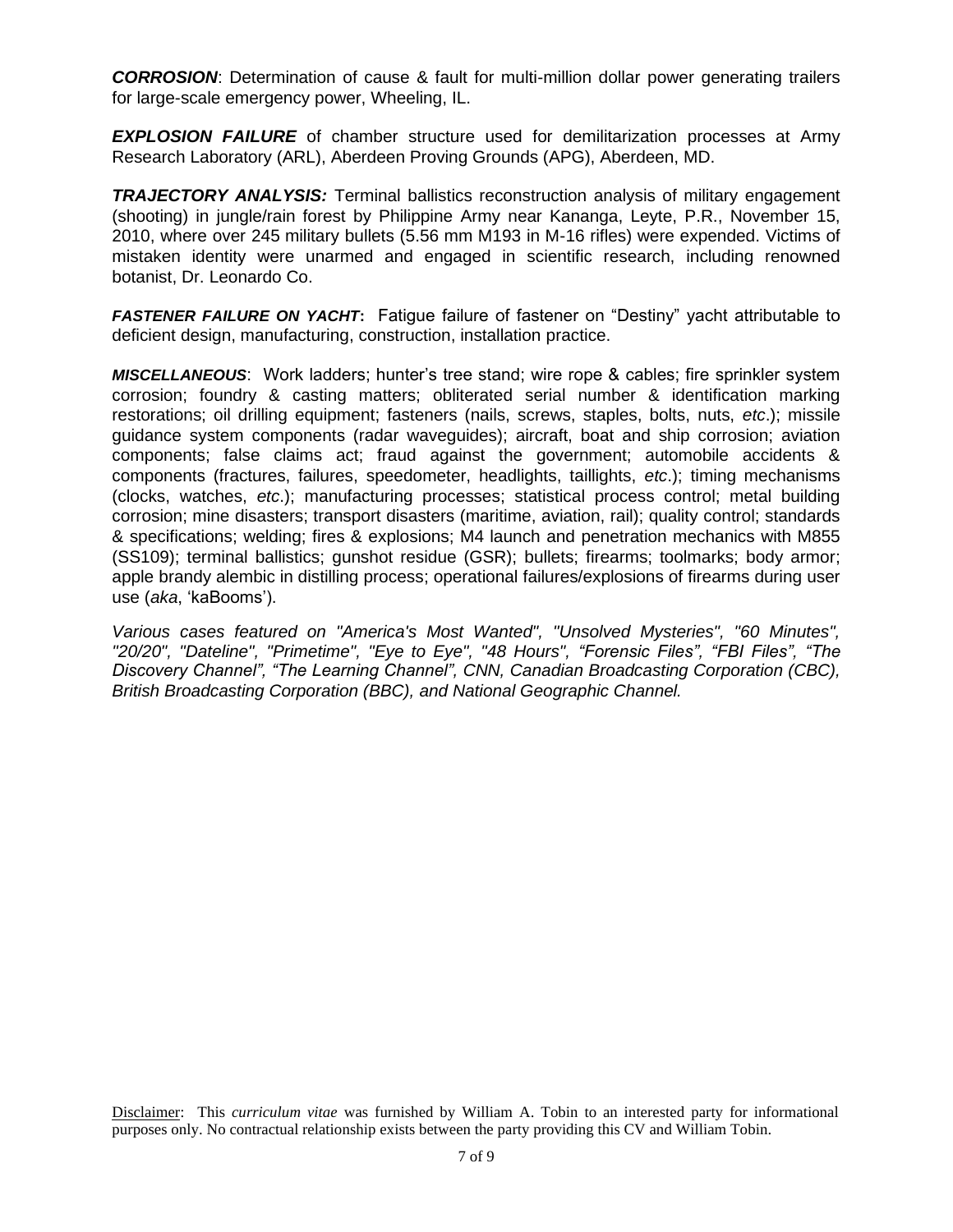-- Speaking Engagements –

ASM, COMS (Central Ohio Metallographic Society), Columbus, OH Ohio State University Welding & Testing Technology 8th Annual National Conference (31 professional societies, Knoxville, TN) ASM, Philadelphia, PA (Liberty Bell Chapter) MTI (Metal Treating Institute), Secaucus, NJ ASM, Hartford, CT ASM, Bethlehem, PA ASM, New Haven, CT ASM, Nashua, NH ASM, York, PA ASM, Charlotte, NC ASM, Cincinnati, OH AWS (American Welding Society), York, PA University of Pittsburgh ASNT (American Society for Nondestructive Testing), ASM, Hampton, VA AWS, ASM, Houston, TX ASM, Peoria, IL AWS, Los Angeles, CA AWS, Baltimore, MD AWS, Hampton, VA ASM, Baltimore, MD ASM, Washington, DC ASM, Johnson City, TN ASM, South Bend, IN (Notre Dame Chapter) AWS, Houston, TX AIME (American Institute of Mechanical Engineers), AWS, ASM, Beaumont, TX SCTE (Society of Carbide and Tool Engineers), ASM, Philadelphia, PA ASM, Portland, OR ASM, Greensboro, NC ASQC (American Society for Quality Control), ASM, AIME, Worcester, MA Metal Treating Institute International Convention, Washington, DC ASM, Baton Rouge, LA Florida International Arson Seminar, 46th Annual, Orlando, FL AWMI (Association of Women in the Metal Industries), Marlboro, MA AWS, Washington, DC SAMPE (Society for Advancement of Materials and Processing Engineers), SCTE, ASM, San Diego, CA Florida International University ASM, AWS, Miami, FL MFPG (Mechanical Failures Prevention Group), 45th Session Symposium AICE (American Institute of Carbide Engineers), ASM, AIME, Kansas City, MO ASM, Grand Rapids, MI ASM, Battle Creek, MI ASM, AWS, ASNT, Rahwah, NJ ASM, Oak Ridge, TN ASM, South Bend, IN (Notre Dame Chapter) Roger Williams College ASME, ASM, East Providence, RI ASM, Bethlehem, PA (Lehigh Valley Chapter) COMS, ASM, ASNT, Ohio State University, Columbus, OH ASM, AES (American Electroplaters Society), ASQC, Springfield, MA ASM International, Montreal, Quebec, Canada TMS (The Metallurgical Society), New Haven, CT AWS, ASM, Beaumont, TX AWS, ASM, Houston, TX AWS, Tampa, FL